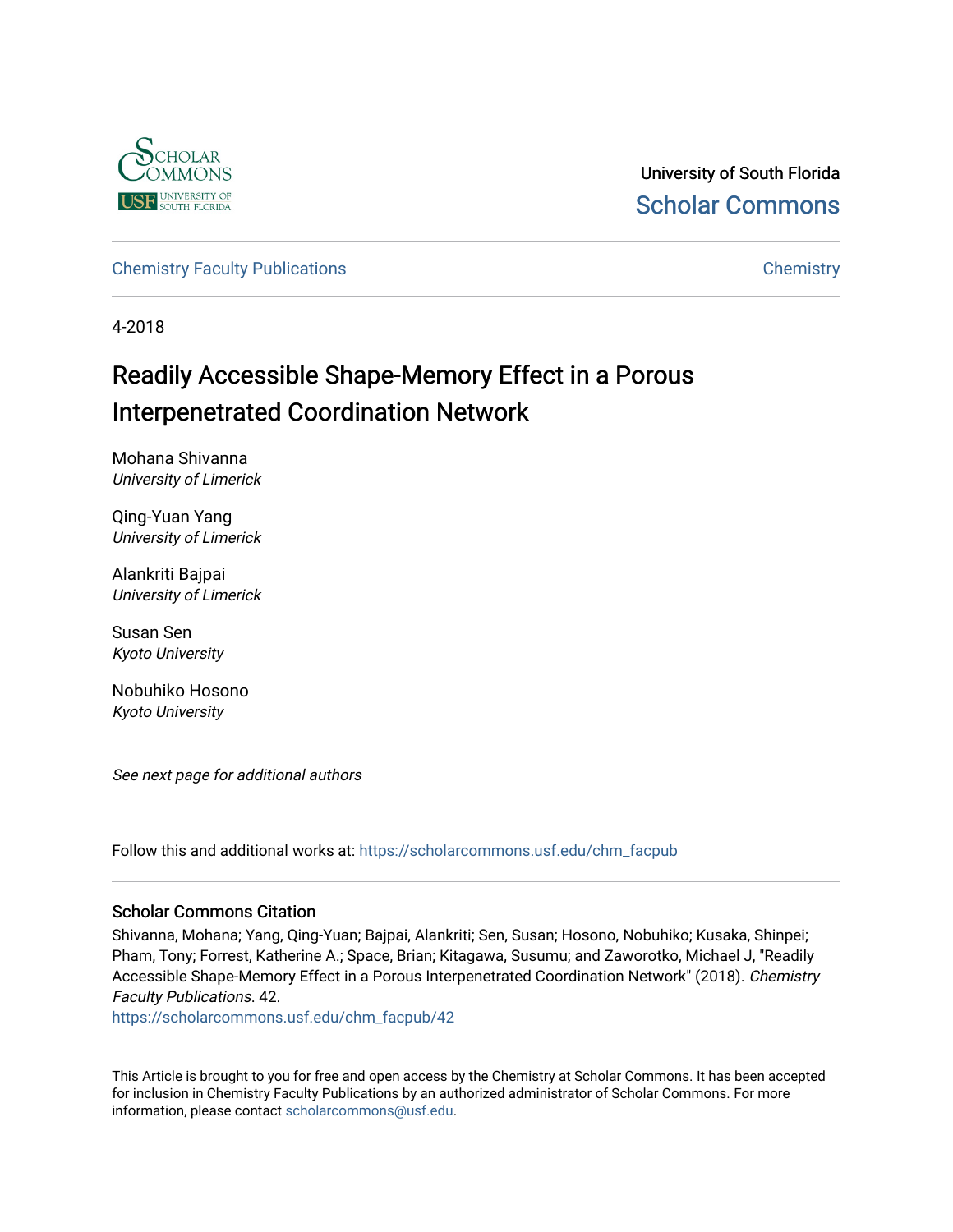#### Authors

Mohana Shivanna, Qing-Yuan Yang, Alankriti Bajpai, Susan Sen, Nobuhiko Hosono, Shinpei Kusaka, Tony Pham, Katherine A. Forrest, Brian Space, Susumu Kitagawa, and Michael J Zaworotko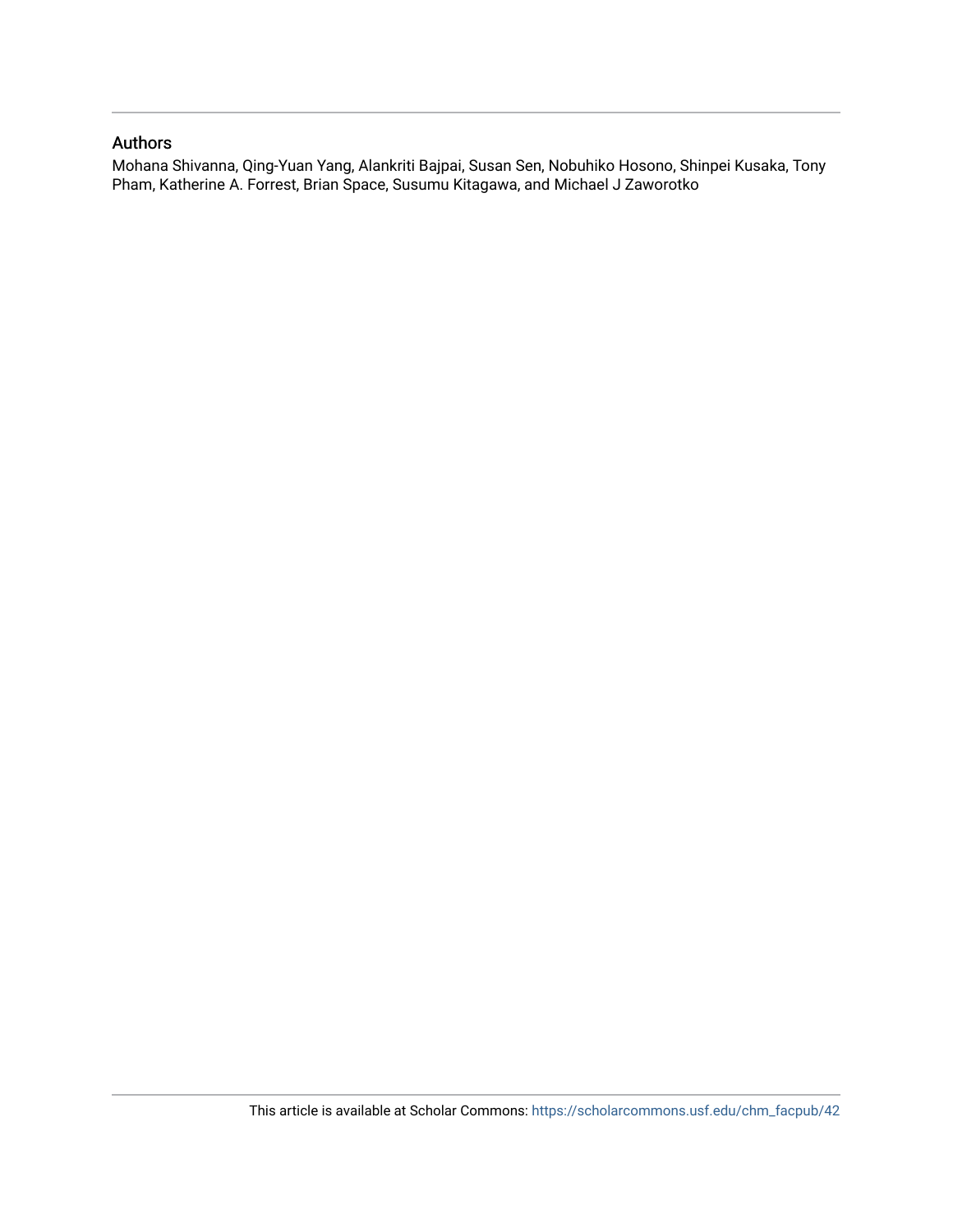#### MATERIALS SCIENCE Copyright © 2018

### Readily accessible shape-memory effect in a porous interpenetrated coordination network

Mohana Shivanna,<sup>1</sup>\* Qing-Yuan Yang,<sup>1</sup>\* Alankriti Bajpai,<sup>1</sup> Susan Sen,<sup>2</sup> Nobuhiko Hosono,<sup>2</sup> Shinpei Kusaka, $2$  Tony Pham, $3$  Katherine A. Forrest, $3$  Brian Space, $3$ Susumu Kitagawa,<sup>2†</sup> Michael J. Zaworotko<sup>1†</sup>

Shape-memory effects are quite well-studied in general, but there is only one reported example in the context of porous materials. We report the second example of a porous coordination network that exhibits a sorbate-induced shape-memory effect and the first in which multiple sorbates,  $N_2$ , CO<sub>2</sub> and CO promote this effect. The material, a new threefold interpenetrated pcu network,  $[Zn_2(4,4'-b)$ iphenyldicarboxylate $)$ <sub>2</sub>(1,4-bis(4-pyridyl)benzene)]<sub>n</sub> (X-pcu-3-Zn-3i), exhibits three distinct phases: the as-synthesized  $\alpha$  phase; a denser-activated  $\beta$  phase; and a shape-memory  $\gamma$  phase, which is intermediate in density between the  $\alpha$  and  $\beta$  phases. The  $\gamma$  phase is kinetically stable over multiple adsorption/ desorption cycles and only reverts to the  $\beta$  phase when heated at >400 K under vacuum. The  $\alpha$  phase can be regenerated by soaking the  $\gamma$  phase in N,N'-dimethylformamide. Single-crystal x-ray crystallography studies of all three phases provide insight into the shape-memory phenomenon by revealing the nature of interactions between interpenetrated networks. The  $\beta$  and  $\gamma$  phases were further investigated by in situ coincidence powder x-ray diffraction, and their sorption isotherms were replicated by density functional theory calculations. Analysis of the structural information concerning the three phases of X-pcu-3-Zn-3i enabled us to understand structure-function relationships and propose crystal engineering principles for the design of more examples of shape-memory porous materials.

#### INTRODUCTION

A shape-memory effect occurs when the morphology of a material changes in response to an external stimulus, and the new morphology is persistent until another stimulus is applied. Shape-memory effects are well-recognized in general  $(1, 2)$  but remain rare in the context of porous materials. Metal-organic materials (MOMs) (3, 4), also known as porous coordination polymers (5, 6) or metal-organic frameworks (MOFs) (7, 8), are a subclass of porous materials that are extraordinarily diverse in composition owing to their modularity and amenability to design from first principles (9). There are at least 20,000 porous MOMs, and ca. 150 of these MOMs are known to exhibit structural flexibility, in some cases, extreme structural flexibility (10, 11). Flexibility occurs in response to external stimuli, such as guest incorporation/removal, temperature, pressure, or light (12–16). The origins of flexibility are wellstudied and attributed to flexible MOMs (FMOMs) being able to exhibit one or more of the following phenomena: (i) changes in metal-ligand coordination geometry (17, 18); (ii) cleavage and regeneration of coordination bonds (19); and (iii) distortion/contortion of organic linker(s) (20, 21). Dynamic behavior is also known in zeolites, but it tends to be less pronounced (22, 23). The fact that FMOMs can exhibit breathing or swelling suggests that they might be amenable to shape-memory effects (table S1). However, most of the FMOMs reported to date undergo reversible structural changes in response to interfacial sorbate/sorbent interactions, albeit with hysteresis (20, 24, 25). To our knowledge, the only example of an FMOM that exhibits a shape-memory effect,  $[Cu<sub>2</sub>(bdc)<sub>2</sub>$ (bpy)]<sub>n</sub>, does not return to its activated form upon MeOH solvation/ desolvation. Rather, it reverts to the original phase upon heating at 473 K, and the shape-memory effect is particle size–dependent (26).

The Authors, some rights reserved; exclusive licensee American Association for the Advancement of Science. No claim to original U.S. Government Works. Distributed under a Creative Commons Attribution NonCommercial License 4.0 (CC BY-NC).

Therefore, whereas shape-memory effects are well-documented in metal alloys (27, 28), polymers (29, 30), and ceramics (31), it remains a rare and poorly understood phenomenon in crystalline porous materials.

Here, we report the second observation of a shape-memory effect in FMOMs through the study of gas adsorption in an expanded variant of  $[Cu<sub>2</sub>(bdc)<sub>2</sub>(bpy)]<sub>n</sub>$  and  $[Zn<sub>2</sub>(L1)(L2)<sub>2</sub>]$ <sub>n</sub> (X-pcu-3-Zn-3i), both of which can be regarded as derivatives of DMOF-1 (32, 33) and its analogs  $(34-37)$ . The shape-memory effect exhibited by X-pcu-3-Zn-3i was recognized by distinctive sorption isotherms characteristic of shapememory porous materials (Fig. 1) and occurs under the influence of N<sub>2</sub>, CO<sub>2</sub>, or CO (Fig. 2). A suite of experiments involving single-crystal x-ray diffraction (XRD), gas sorption, in situ variable temperature/pressure powder XRD (PXRD), and molecular modeling were performed to afford insight into the shape-memory behavior of X-pcu-3-Zn-3i.

#### RESULTS AND DISCUSSION

Single crystals of the as-synthesized X-pcu-3-Zn-3i and X-pcu-3-Zn- $3i-\alpha$  were isolated by solvothermal reaction of ligands L1 [1,4-bis(4pyridyl)benzene] and L2 (4,4′-biphenyldicarboxylic acid) with  $Zn(NO<sub>3</sub>)<sub>2</sub>·6H<sub>2</sub>O$  in N,N'-dimethylformamide (DMF) at 120°C for 24 hours. The extended ligand (X ligand) L1 was prepared by following our previously reported procedure (38), whereas L2 was purchased from Sigma-Aldrich and used as received. The crystal structure of  $X$ -pcu-3-Zn-3i- $\alpha$  was determined by single-crystal XRD (SCXRD) and exhibits the triclinic space group P-1 (table S2). Dinuclear Zn "paddlewheel" molecular building blocks (MBBs) (3) are linked equatorially by dicarboxylate dianions to form distorted square lattice (sql) networks. The axial sites of the paddlewheel MBBs are coordinated by dipyridyl linkers (L1), which cross-link the sql networks to generate three-dimensional (3D) networks with primitive cubic (pcu) topology (Fig. 2). Three independent pcu networks interpenetrate (fig. S1), yet  $X$ -pcu-3-Zn-3i- $\alpha$  still exhibits 46% guest accessible volume occupied by solvent DMF molecules and a density without solvent of  $1.046$  g/cm<sup>3</sup>.

<sup>&</sup>lt;sup>1</sup>Department of Chemical Sciences, Bernal Institute, University of Limerick, Limerick, Republic of Ireland. <sup>2</sup>Institute for Integrated Cell-Material Sciences (WPI-iCeMS), Kyoto University, Yoshida, Sakyo-ku, Kyoto 606-8501, Japan. <sup>3</sup>Department of Chemistry, University of South Florida, 4202 East Fowler Avenue, Tampa, FL 33620, USA.

<sup>\*</sup>These authors contributed equally to this work.

<sup>†</sup>Corresponding author. Email: kitagawa@icems.kyoto-u.ac.jp (S.K.); michael.zaworotko@ ul.ie (M.J.Z.)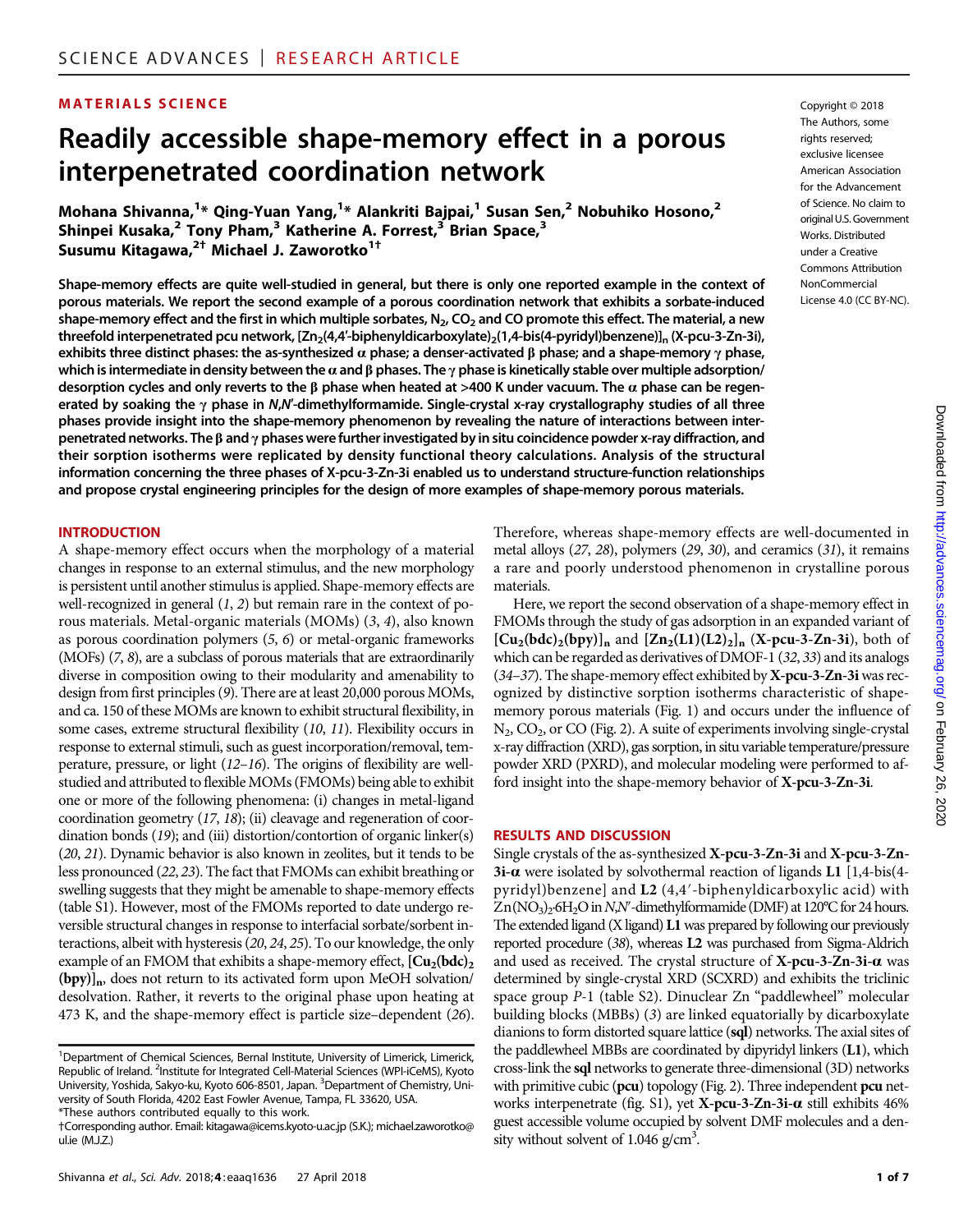#### SCIENCE ADVANCES | RESEARCH ARTICLE



Fig. 1. The typical sorption isotherms associated with a shape-memory effect in an FMOM. The first adsorption cycle occurs in step(s), whereas desorption lacks any steps (left). The second and subsequent sorption cycles are examples of type I isotherms (right).



Fig. 2. Structure of X-pcu-3-Zn and its phase changes under external stimuli. A schematic illustration of the shape-memory effect in X-pcu-3-Zn-3i (left). The structure of X-pcu-3-Zn-3i is composed of axially coordinated L1 linkers that cross-link 2D square grids to form a 3D structure (right).

Single crystals of X-pcu-3-Zn-3i- $\beta$  were obtained from as-synthesized crystals of  $X$ -pcu-3-Zn-3i- $\alpha$  by heating at 130°C under vacuum for 12 hours.  $X$ -pcu-3-Zn-3i- $\beta$  also exists in the triclinic space group  $P-1$  and its density is 1.333 g/cm<sup>3</sup>. Comparison of the crystal structures of  $X$ -pcu-3-Zn-3i- $\alpha$  and  $X$ -pcu-3-Zn-3i- $\beta$  reveals that the pcu networks in  $X$ -pcu-3-Zn-3i- $\beta$  are distorted, reducing the guest accessible volume from 46 to 15% (Fig. 2). The phase transformation between X-pcu-3- Zn-3i- $\alpha$  and X-pcu-3-Zn-3i- $\beta$  was also studied by in situ variable temperature PXRD, which revealed that transformation at 120°C is complete within 10 min (figs. S2 and S6). Those phase transformations in FMOMs can occur in single-crystal–to–single-crystal (SC-SC) fashion as has been previously observed for FMOMs (39, 40).

#### Gas sorption and in situ coincidence PXRD measurements

The gas adsorption performance of  $X$ -pcu-3-Zn-3i- $\beta$  was studied for  $N_2$  (77 K), CO (82 K), and CO<sub>2</sub> (195 K). Activation was conducted by washing as-synthesized X-pcu-3-Zn-3i- $\alpha$  with DMF followed by heating at 130°C under vacuum for 12 hours. Two distinct steps were observed in the  $CO_2$  adsorption isotherm at 195 K (fig. S3): a plateau at 0.2 to 0.3 bar with uptake of 65  $g/cm<sup>3</sup>$  followed by a second step leading to uptake of 160 g/cm<sup>3</sup> at 1 bar. The desorption isotherm does not match the adsorption isotherm; it exhibits no step and large hysteresis (fig. S3). We attribute the stepped adsorption isotherm to a structural transformation from X-pcu-3-Zn-3i-b to a new phase, X-pcu-3-Zn-3i $\gamma$ , as verified by PXRD (fig. S8). Notably, **X-pcu-3-Zn-3i-** $\gamma$  does not revert to  $X$ -pcu-3-Zn-3i- $\beta$  under vacuum but, after being subjected to heating at 130°C in vacuo for 2 hours, it once again exhibits the stepped isotherm of X-pcu-3-Zn-3i- $\beta$  (fig. S4). The structure of X-pcu-3-Zn-3i- $\gamma$  was determined by SCXRD (monoclinic space group C2/c, density of 1.117 g/cm<sup>3</sup>; table S2), and the calculated PXRD pattern for X-pcu-3-Zn-3i- $\gamma$  matches that of the experimental PXRD pattern. X-pcu-3-Zn-3i-g exhibits 34% guest accessible volume. These results are indicative of a shape-memory effect in X-pcu-3-Zn-3i.

To validate the shape-memory effect in X-pcu-3-Zn-3i, in situ coincidence PXRD was performed using  $CO<sub>2</sub>$  at 195 K; diffraction patterns were recorded at adsorption/desorption points a to f (Fig. 3). The PXRD pattern at point  $d(0.9 \text{ bar } CO<sub>2</sub>)$  reveals that transformation from **X-pcu-3-Zn-3i-** $\beta$  to **X-pcu-3-Zn-3i-** $\gamma$  had been induced by CO<sub>2</sub>. From point d to f (desorption), there is no change in the PXRD pattern, which corresponds to the calculated PXRD of  $X$ -pcu-3-Zn-3i- $\gamma$ .  $X$ pcu-3-Zn-3i-g reverts to X-pcu-3-Zn-3i-b after heating at 130°C under vacuum in situ for 2 hours (Fig. 3, left). In situ coincidence PXRD measurements were also performed using  $N_2$  (77 K) and CO (82 K); PXRD patterns were recorded at adsorption/desorption points. Sorption isotherms characteristic of the shape-memory effect observed for  $CO<sub>2</sub>$  at 195 K were obtained but there are multiple steps in both the N<sub>2</sub> and CO adsorption isotherms. This is plausible because  $N_2$  and CO offer weaker interfacial interactions than  $CO<sub>2</sub>$ , enabling the observation of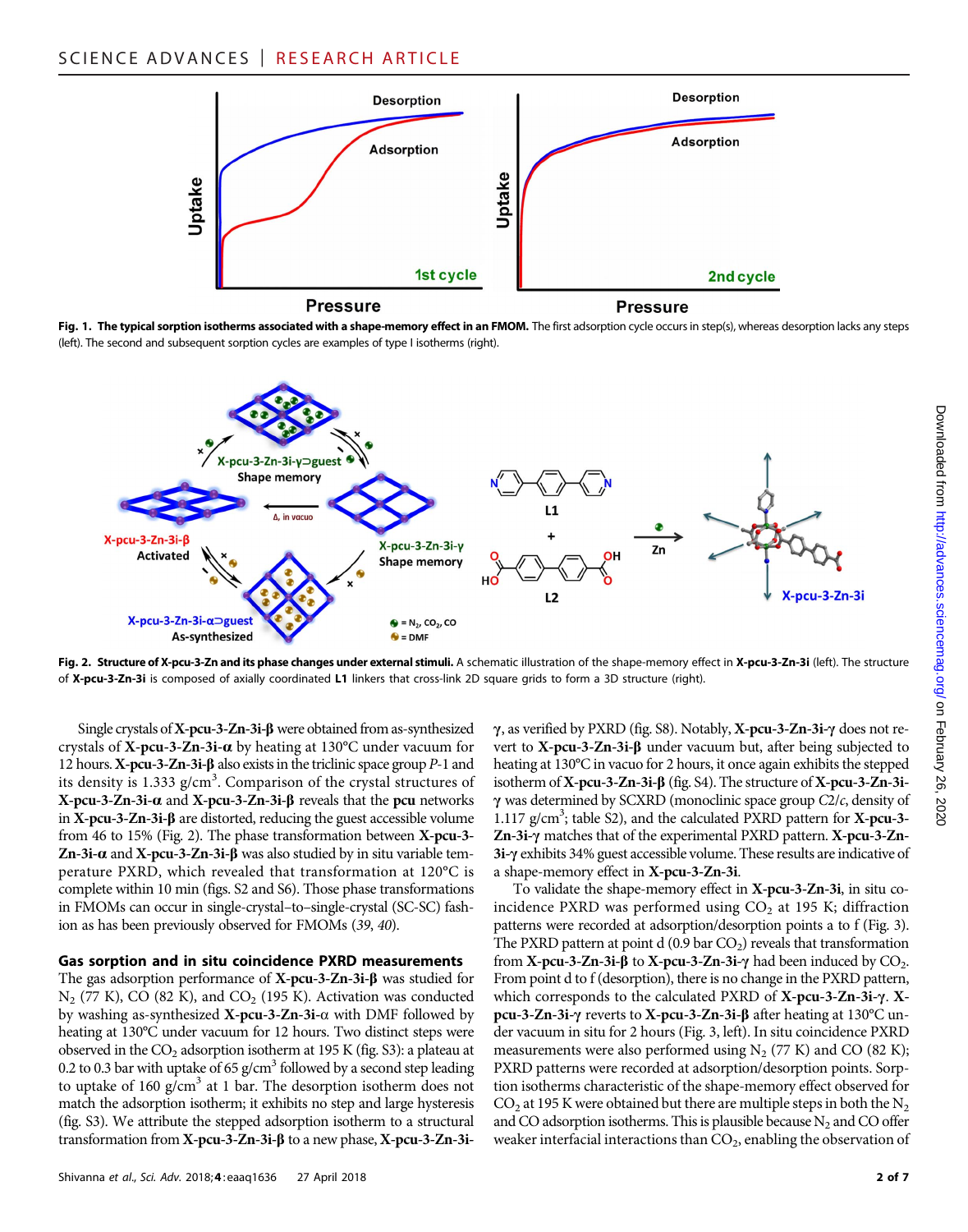

Fig. 3. In situ coincidence PXRD measurements. PXRD patterns for X-pcu-3-Zn-3i are correlated with adsorption and desorption isotherms for CO<sub>2</sub> at 195 K (left), N<sub>2</sub> at 77 K (middle), and CO at 82 K (right). a.u., arbitrary unit.

intermediate phases. For  $N_2$  sorption (Fig. 3, middle), there is little uptake at low pressure (0.05 bar, 9 g/cm<sup>3</sup>); however, at 0.14 bar N<sub>2</sub>, there is a step (to 90  $g/cm<sup>3</sup>$ ) before a second step occurs at point c. These steps are indicative of a narrow- to large-pore phase transformation involving at least two large-pore phases. The PXRD patterns at points d and e reveal that transformation to  $X$ -pcu-3-Zn-3i- $\gamma$  had been induced by  $N_2$ . From points e to g (desorption), there is no change in the PXRD pattern, but X-pcu-3-Zn-3i- $\gamma$  reverts to X-pcu-3-Zn-3i- $\beta$  after heating at 130°C under vacuum for 2 hours (Fig. 3, middle). In the case of CO sorption (Fig. 3, right), there are also steps at points a, b, and c, which are consistent with narrow- to large-pore phase transformation to  $X$ -pcu-3-Zn-3i- $\gamma$ .

Furthermore, 10 consecutive cycles of  $CO<sub>2</sub>$  sorption at 195 K were performed (Fig. 4, left). The first cycle exhibits a stepped isotherm, whereas subsequent cycles are type I isotherms with uptake of ca. 170 g/cm<sup>3</sup> (Fig. 4, left). High-pressure  $CO<sub>2</sub>$  adsorption at 298 K also reveals a stepped isotherm with gate opening at 15 bar and, once again, the desorption isotherm exhibits no step and a large hysteresis loop (Fig. 4, right). Consecutive cycles measured at other temperatures (298, 288, and 305 K) all exhibit type I isotherms (fig. S5). The PXRD pattern of a sample isolated after these experiments matches the calculated PXRD of  $X$ -pcu-3-Zn-3i- $\gamma$  (fig. S8).  $X$ -pcu-3-Zn-3i- $\gamma$  fails to revert to  $X$ -pcu-3-Zn-3i- $\beta$  upon heating up to 240°C (fig. S10) but reverts to X-pcu-3-Zn-3i- $\alpha$  by soaking in DMF (5 min) but not with methanol, acetonitrile, or dichloromethane (2 days; fig. S9). These results indicate that the new shape-memory phase reported here, X-pcu-3-Zn-3i- $\gamma$ , can be accessed with multiple sorbates and that it is kinetically stable over a range of temperatures, sorbates, and pressures.

#### Modeling studies

The sorption profiles were modeled using the single-crystal structures of  $X$ -pcu-3-Zn-3i- $\beta$  and  $X$ -pcu-3-Zn-3i- $\gamma$ . The simulated  $CO_2$  isotherms at 195 K for  $X$ -pcu-3-Zn-3i- $\beta$  and  $X$ -pcu-3-Zn-3i- $\gamma$  are in good agreement with the corresponding experimental isotherm (fig. S15); below 0.3 bar, the experimental isotherm matches the simulated isotherm for  $X$ -pcu-3-Zn-3i- $\beta$ . The uptake from the simulated isotherm of  $X$  $pcu-3-Zn-3i-\gamma$  is comparable to its experimental uptake (fig. S15).

#### Structural insight into shape memory

To gain insight into the origins of the shape-memory phenomenon, we analyzed and compared the crystal structures of X-pcu-3-Zn-3i-a, Xpcu-3-Zn-3i-b, and X-pcu-3-Zn-3i-g. In X-pcu-3-Zn-3i-a, the paddlewheel MBBs are slightly distorted (∠linker-MBB-linker = 70.9° to 109.6°) and L2 linkers align out of plane with respect to each other (fig. S11). There exist  $\pi \cdot \pi$  [D<sub>C</sub><sub>···</sub>c = 3.547 (5) and 3.518(5) Å] interactions between the interpenetrated networks, but there are no intermolecular interactions between blue and green networks (Fig. 5, left bottom). In  $X$ -pcu-3-Zn-3i- $\beta$ , the paddlewheel MBB is highly distorted ( $\angle$ <sub>linker-MBB-linker</sub> = 46.8° to 132.2°) and **L2** linkers align out of plane with respect to each other (fig. S12). Being the densest phase, the interpenetrated networks are in close proximity as evidenced C–H…O  $[D_{C\cdots O} = 3.587(6)$  Å] and  $\pi \cdots \pi$   $[D_{C\cdots C} = 3.710(6)$  Å] interactions (Fig. 5, middle bottom). In X-pcu-3-Zn-3i- $\gamma$ , the paddlewheel MBB is slightly distorted ( $\angle$ <sub>linker-MBB-linker</sub> = 61.1° to 117.7°) and **L2** linkers align in-plane with respect to each other (fig. S13). The interpenetrated networks exhibit C–H—O interactions  $[D_{C\to O} = 3.289(5)$  and 3.446(4) Å; Fig. 5, right bottom]. Structural transformation between the three phases can be attributed to sliding of the interpenetrated networks (fig. S1), a previously observed phenomenon (13).

#### **CONCLUSIONS**

X-pcu-3-Zn-3i is only the second example of a porous material that exhibits a shape-memory effect and the first in which multiple sorbates induce such an effect. The shape-memory phase  $(X-pcu-3-Zn-3i-\gamma)$  was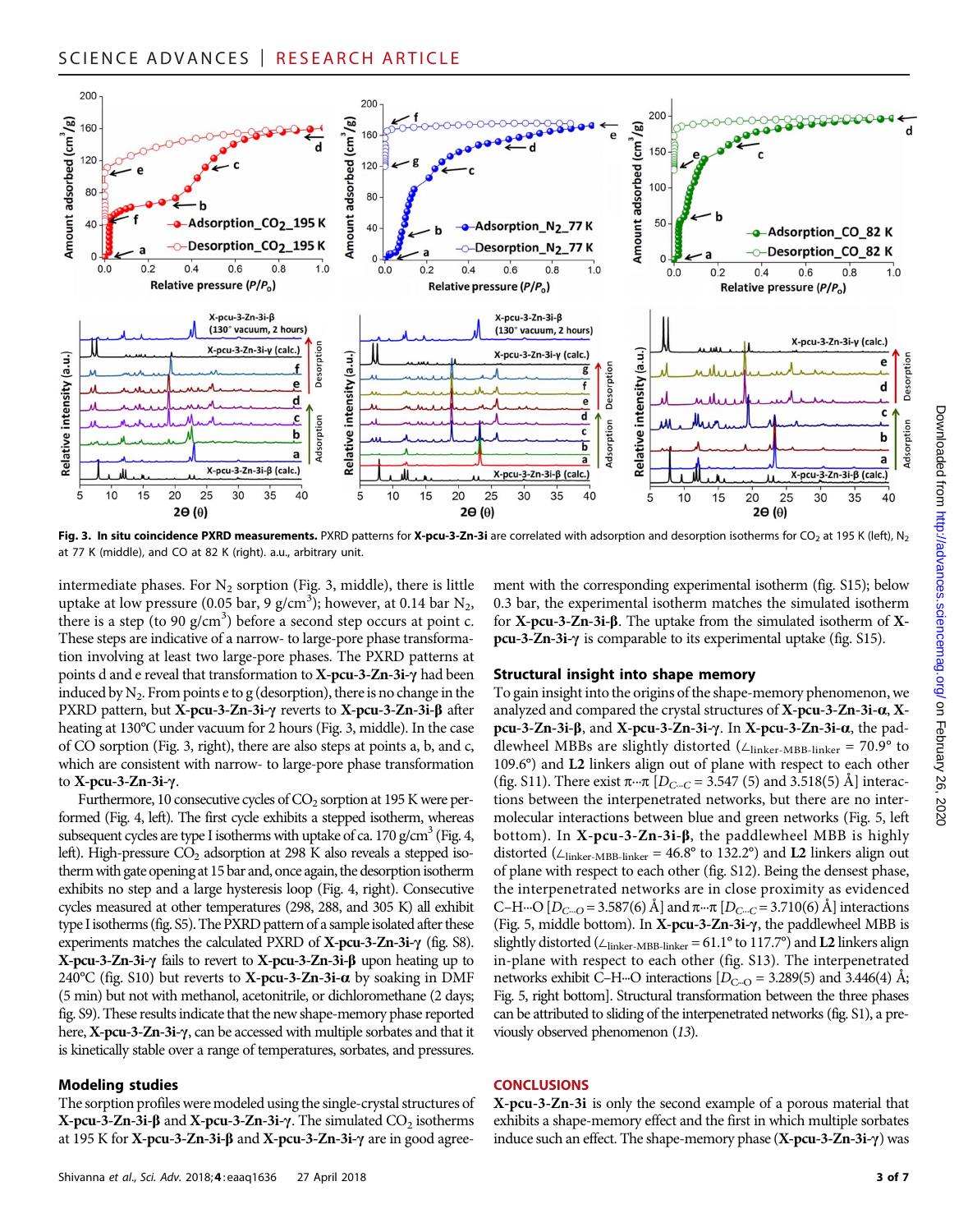

Fig. 4. Low- and high-pressure CO<sub>2</sub> sorption on X-pcu-3-Zn. Ten consecutive cycles of CO<sub>2</sub> sorption at 195 K (left). First cycle of high-pressure CO<sub>2</sub> at 298 K (right).



Fig. 5. Structural insights for the three phases. The sql networks of the  $\alpha$ ,  $\beta$ , and  $\gamma$  forms of X-pcu-3-Zn-3i (top) and how three of these networks (red, green, and blue, respectively) interact through C–H<sup>...</sup>O (teal) and  $\pi$ <sup>...</sup> $\pi$  (yellow) interactions (bottom).

observed to be accessible under the influence of several stimuli  $(CO<sub>2</sub>)$  at 195 K,  $N_2$  at 77 K, CO at 82 K, and high-pressure  $CO_2$  at 298 K) and is kinetically stable over a range of pressures, temperature, and sorbates. The following factors would intuitively be expected to facilitate a kinetically stable shape-memory FMOM, and all three are observed for X-pcu-3-Zn-3i: (i) framework flexibility induced by sorbent-sorbate interfacial interactions and extended ligands (X ligands) that can distort more readily than shorter ligands; (ii) interpenetration that enables framework-framework interactions to stabilize less dense variants; and (iii) reduced strain in the MBBs and linkers when in the shapememory phase. As noted by a reviewer, it is possible that existing FMOMs are as yet unrecognized as shape-memory porous materials. It is a characteristic feature of FMOMs that they exhibit "stepped" or "S-shaped" isotherm profiles, but this does not prove or even suggest a shape-memory effect, which can only be identified by measurement of multiple cycles of adsorption/desorption. We have analyzed the isotherms for all reported FMOMs (ca. 130 materials), and 10 of these materials (table S1) exhibit strong hysteresis that could be consistent with a shape-memory effect. However, we do not know whether any of these materials are recyclable, regardless of whether they exhibit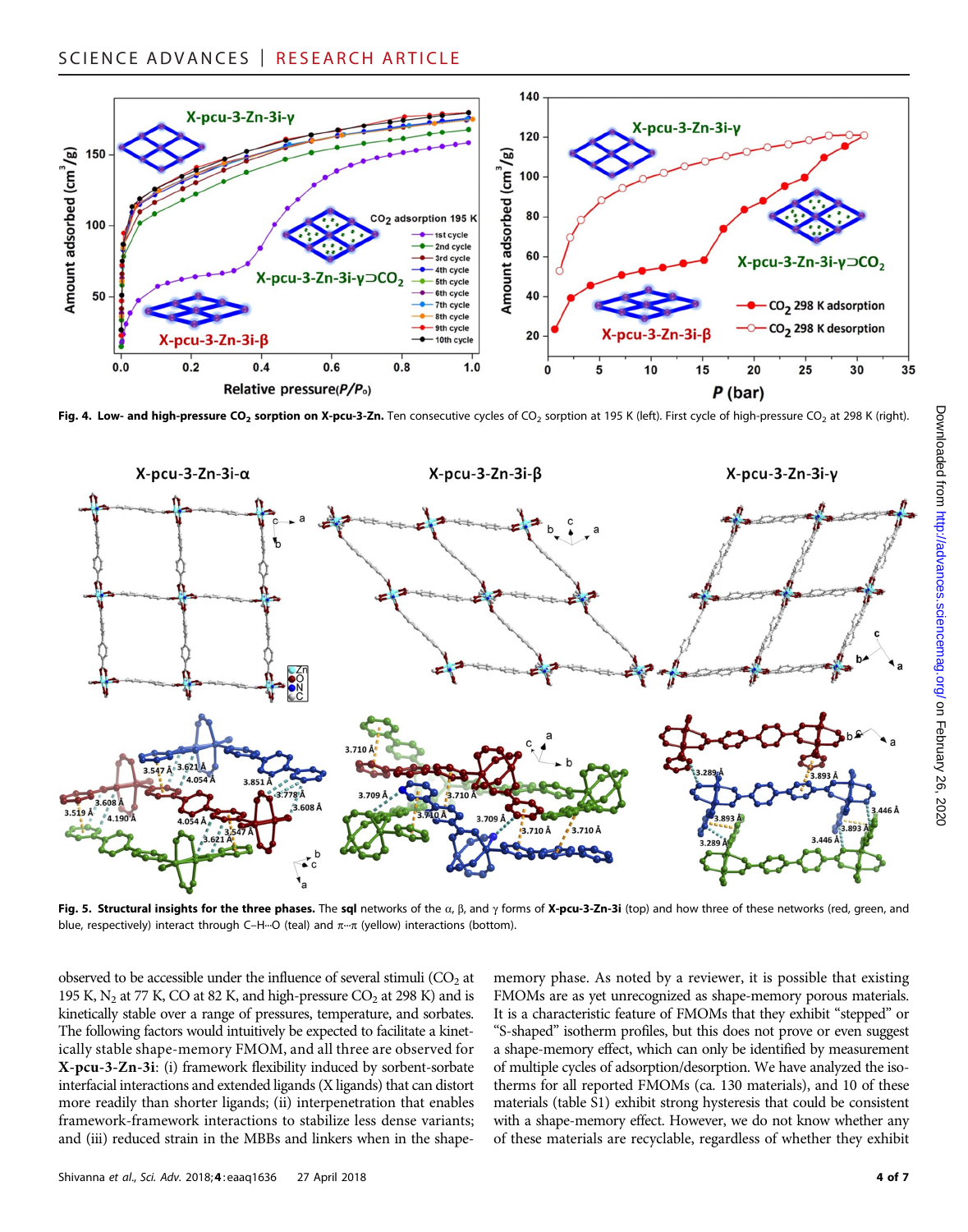the features listed above to sustain a shape-memory phase. X-pcu-3-Zn-3i is highly modular and amenable to fine-tuning of the ligands and the metal centers. X-pcu-3-Zn-3i is therefore a platform to determine whether the three factors listed above are crystal engineering principles for the design of families of shape-memory porous materials.

#### MATERIALS AND METHODS

#### Synthesis of  $[Zn_2(4,4'-biphenyldicarboxylate)_2(1,4-bis(4-))$ pyridyl)benzene)] $n$ ·6DMF (X-pcu-3-Zn-3i- $\alpha$ )

Commercially available reagents were purchased in high-purity grade and used as received. A mixture of  $Zn(NO<sub>3</sub>)<sub>2</sub>·6H<sub>2</sub>O$  (14.8 mg, 0.05 mmol; purchased from Sigma-Aldrich), L1 (7.7 mg, 0.025 mmol; prepared as previously reported), and L2 (12.11 mg, 0.05 mmol; purchased from Sigma-Aldrich) were dissolved in DMF (3 ml) in a 14-ml glass vial. The vial was capped tightly and placed in an oven at 120°C. Colorless block-shaped crystals were isolated after 24 hours. The contents were cooled to room temperature, filtered, and washed with DMF (3 ml  $\times$ 10 ml) to afford 60% yield of  $X$ -pcu-3-Zn-3i- $\alpha$  (based on L1 as the limiting reagent).

#### Preparation of  $[Zn_2(L2)_2(L1)]$ ·DMF (X-pcu-3-Zn-3i- $\beta$ )

Crystals of the  $X$ -pcu-3-Zn-3i- $\beta$  were prepared by heating  $X$ -pcu-3-Zn-3i- $\alpha$  at 130°C under vacuum for 12 hours.

#### Preparation of  $[Zn_2(L2)_2(L1)]$  (X-pcu-3-Zn-3i- $\gamma$ )

Shape-memory phase X-pcu-3-Zn-3i- $\gamma$  was obtained by gas sorption of first cycle at  $CO_2$  at 195 K of **X-pcu-3-Zn-3i-β** phase.

#### In situ variable temperature PXRD, PXRD and SCXRD experiments

PXRD experiments were conducted using a PANalytical Empyrean diffractometer equipped with a PIXcel3D detector operating in scanning line detector mode with an active length of 4 using 255 channels. The diffractometer was outfitted with an Empyrean Cu LFF (long fine-focus) HR tube (9430 033 7310x), operated at 40 kV and 40 mA and Cu Ka radiation ( $\lambda \alpha$  = 1.540598 Å). Incident beam optics included the Fixed Divergence slit with anti-scatter slit PreFIX module, with a 1/8° divergence slit and a 1/4° anti-scatter slit, a 10-mm fixed incident beam mask and a Soller slit (0.04 rad). Divergent beam optics included a P7.5 anti-scatter slit, a Soller slit (0.04 rad), and a Ni  $\beta$  filter. In a typical experiment, data were collected via a continuous scan in the range of 5° to  $^{45^{\circ}}$  (20) with a step size of 0.02° at a scan rate of 0.1° min<sup>-1</sup>. Raw data<br>were then evaluated using the X'Pert HighScore Plus software v4.1 (PAwere then evaluated using the X'Pert HighScore Plus software v4.1 (PA-Nalytical). In situ variable temperature PXRD was collected under  $N_2$ atmosphere by increasing the temperature to 10°C/10 min; water cooling system was adopted to control the temperature. SCXRD data were collected on a Bruker Quest diffractometer equipped with a complementary metal-oxide semiconductor detector and IµS microfocus x-ray source (Cu Ka,  $\lambda = 1.5418$  Å). Absorption corrections were applied by using the multiscan program SADABS. Structural solution and refinement against Fobs data were carried out using the SHELXL programs.

#### Coincident PXRD/adsorption measurement

Coincident PXRD/adsorption measurements were measured on a Rigaku SmartLab with Cu Ka radiation (Rigaku) connected to a BELSORP-18PLUS volumetric adsorption equipment (MicrotracBEL Corp.) and synchronized with each other. To control the temperature,

the adsorption equipment was connected to a cryostat. We started with the as-synthesized MOM, X-pcu-3-Zn-3i-a, of known weight. The sample was placed on a copper plate and activated under high vacuum (at a pressure around 200 Pa) at 130°C for 12 hours. The weight of the evacuated sample (~70 mg) was determined under inert atmosphere and set on a cryostat system for in situ evacuation under high vacuum (<10 to 2 Pa) at 393 K for 2 hours before the experiments.  $CO<sub>2</sub>$  adsorption was carried out by setting the temperature of the cryostat at the measurement temperature (195 K) followed by controlled introduction of  $CO<sub>2</sub>$  gas to the sample cell. The degree of the adsorption was determined by the decrease in the gas introduction pressure at the equilibrium state. The PXRD pattern of the sample containing adsorbate was simultaneously measured at each equilibrium point of the adsorption isotherms.

#### In situ SC-SC XRD

In situ SC-SC was studied by selecting a single crystal, which was glued to a glass fiber and inserted into a glass capillary with a wall thickness of 0.01 mm and an outer diameter of 0.2 mm. The crystal was maintained at 300 K, and SCXRD data were collected  $(X-pcu-3-Zn-3i-\alpha)$ . SCXRD data were then collected at 323, 363, and 403 K for approximately 4 hours at each temperature. The unit cell parameters at each temperature were calculated.

#### SUPPLEMENTARY MATERIALS

Supplementary material for this article is available at [http://advances.sciencemag.org/cgi/](http://advances.sciencemag.org/cgi/content/full/4/4/eaaq1636/DC1) [content/full/4/4/eaaq1636/DC1](http://advances.sciencemag.org/cgi/content/full/4/4/eaaq1636/DC1)

- fig. S1. Structure of the three phases.
- fig. S2. Diffraction pattern and single-crystal images.
- fig. S3. Low-pressure gas sorption.
- fig. S4. Recyclability of shape-memory phase at 195 K  $CO<sub>2</sub>$ .
- fig. S5. High-pressure  $CO<sub>2</sub>$  sorption.
- fig. S6. In situ variable temperature PXRD.
- fig. S7. Solvent-induced phase change.
- fig. S8. PXRD data for X-pcu-3-Zn-3i- $\gamma$  obtained from different experiments.
- fig. S9. Phase change from  $\gamma$  to  $\alpha$  phase.
- fig. S10. Variable temperature PXRD of shape-memory phase.
- fig. S11. Distortion of paddlewheel MBB and orientation of X-ligands in X-pcu-3-Zn-3i-a.
- fig. S12. Distortion of paddlewheel MBB and orientation of X ligands in X-pcu-3-Zn-3i-ß.
- fig. S13. Distortion of paddlewheel MBB and orientation of X ligands in X-pcu-3-Zn-3i- $\gamma$ .
- fig. S14. Thermogravimetric analysis (TGA) profiles.
- fig. S15. Comparison of modeling and experimental isotherm.
- fig. S16. Free-energy difference.
- fig. S17. Chemically distinct atoms in X-pcu-3-Zn-3i-a.
- fig. S18. The chemically distinct atoms in X-pcu-3-Zn-3i-b.
- fig. S19. The chemically distinct atoms in X-pcu-3-Zn-3i- $\gamma$ . table S1. Examples of previously reported FMOMs with large hysteresis.
- 
- table S2. Crystal data and refinement parameters.
- table S3. Numerical labeling of atoms corresponds to fig. S17.
- table S4. The crystallographic distances (in Å) between various atoms in  $X$ -pcu-3-Zn-3i- $\alpha$ .
- table S5. The partial charges (in e<sup>−</sup>) for the chemically distinct atoms in **X-pcu-3-Zn-3i-β.**<br>Apple S6. The currentle avenue distances (in <sup>8</sup>) between verticus atoms in **X-pcu-2. Zn 2i-0**
- table S6. The crystallographic distances (in Å) between various atoms in X-pcu-3-Zn-3i-ß. table S7. Numerical labeling of atoms corresponds to fig. S18.
- table S8. Labels of atoms correspond to fig. S18.
- table S9. Calculated energies for three phases.
- 

#### REFERENCES AND NOTES

- 1. K. Otsuka, C. M. Wayman, Shape memory materials (Cambridge Univ. Press, 1998).
- 2. M. Behl, M. Y. Razzaq, A. Lendlein, Multifunctional shape-memory polymers. Adv. Mater. 22, 3388–3410 (2010).
- 3. J. J. Perry IV, J. A. Perman, M. J. Zaworotko, Design and synthesis of metal–organic frameworks using metal–organic polyhedra as supermolecular building blocks. Chem. Soc. Rev. 38, 1400–1417 (2009).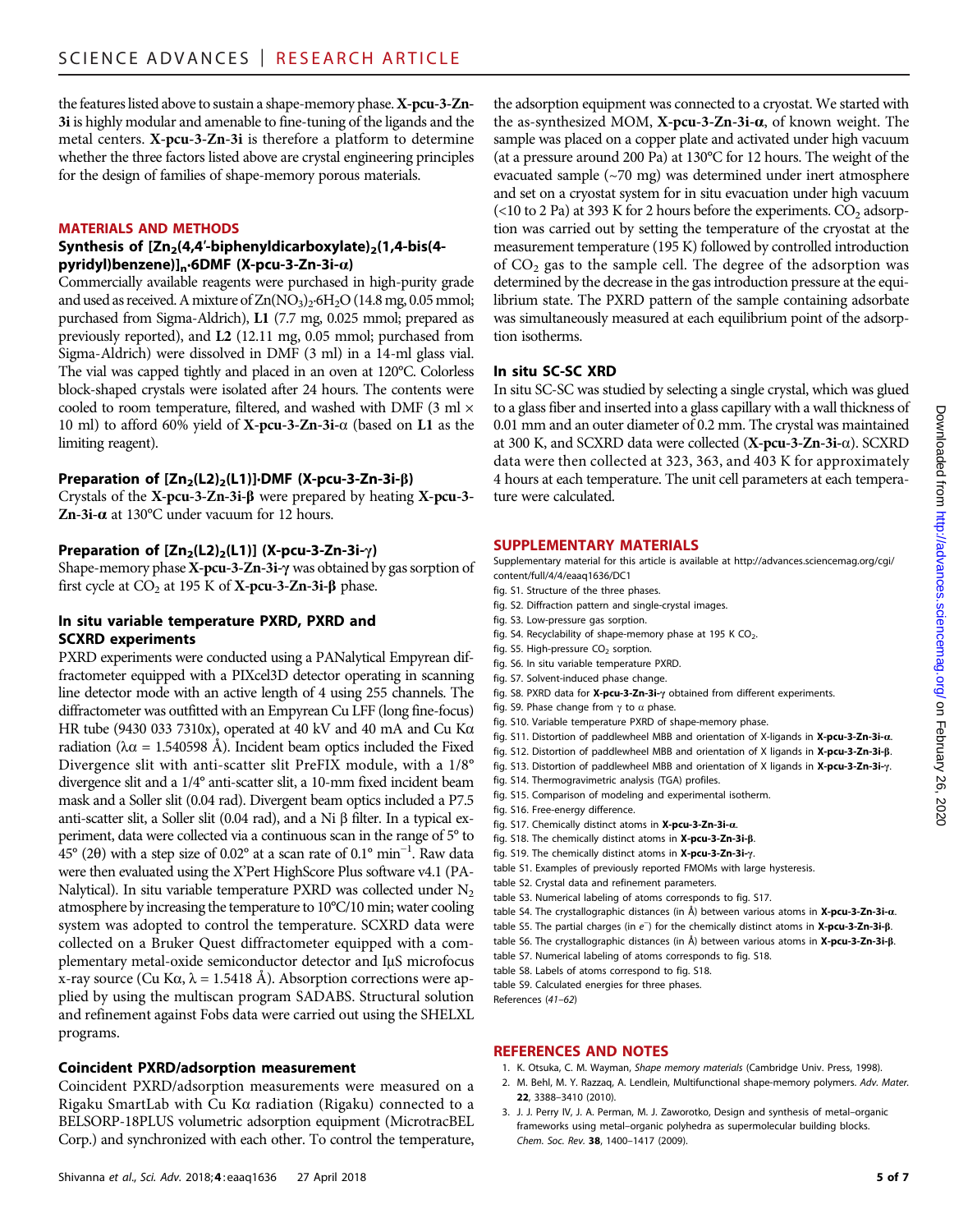- 4. T. R. Cook, Y.-R. Zheng, P. J. Stang, Metal–organic frameworks and self-assembled supramolecular coordination complexes: Comparing and contrasting the design, synthesis, and functionality of metal–organic materials. Chem. Rev. 113, 734–777 (2013).
- 5. S. Kitagawa, R. Kitaura, S.-i. Noro, Functional porous coordination polymers. Angew. Chem. Int. Ed. Engl. 43, 2334–2375 (2004).
- 6. S. R. Batten, S. M. Neville, D. R. Turner, Coordination Polymers: Design, Analysis and Application Introduction (RSC Publishing, 2009).
- 7. M. Schroder, Functional Metal–Organic Frameworks: Gas Storage, Separation and Catalysis (Springer-Verlag, 2009).
- 8. L. R. MacGillivray, C. M. Lukehart, Metal-Organic Framework Materials (Wiley, 2014).
- 9. B. Moulton, M. J. Zaworotko, From molecules to crystal engineering: Supramolecular isomerism and polymorphism in network solids. Chem. Rev. 101, 1629-1658 (2001).
- 10. C. Serre, C. Mellot-Draznieks, S. Surblé, N. Audebrand, Y. Filinchuk, G. Férey, Role of solvent-host interactions that lead to very large swelling of hybrid frameworks. Science 315, 1828–1831 (2007).
- 11. Y.-S. Wei, K.-J. Chen, P.-Q. Liao, B.-Y. Zhu, R.-B. Lin, H.-L. Zhou, B.-Y. Wang, W. Xue, J.-P. Zhang, X.-M. Chen, Turning on the flexibility of isoreticular porous coordination frameworks for drastically tunable framework breathing and thermal expansion. Chem. Sci. 4, 1539–1546 (2013).
- 12. S. Horike, S. Shimomura, S. Kitagawa, Soft porous crystals. Nat. Chem. 1, 695–704 (2009).
- 13. A. Schneemann, V. Bon, I. Schwedler, I. Senkovska, S. Kaskel, R. A. Fischer, Flexible metal–organic frameworks. Chem. Soc. Rev. 43, 6062–6096 (2014).
- 14. E. R. Engel, A. Jouaiti, C. X. Bezuidenhout, M. W. Hosseini, L. J. Barbour, Activationdependent breathing in a flexible metal–organic framework and the effects of repeated sorption/desorption cycling. Angew. Chem. Int. Ed. Engl. 56, 8874-8878 (2017).
- 15. E. J. Carrington, C. A. McAnally, A. J. Fletcher, S. P. Thompson, M. Warren, L. Brammer, Solvent-switchable continuous-breathing behaviour in a diamondoid metal–organic framework and its influence on  $CO_2$  versus CH<sub>4</sub> selectivity. Nat. Chem. 9, 882-889 (2017).
- 16. G. Férey, C. Serre, Large breathing effects in three-dimensional porous hybrid matter: Facts, analyses, rules and consequences. Chem. Soc. Rev. 38, 1380-1399 (2009).
- 17. P. K. Thallapally, J. Tian, M. Radha Kishan, C. A. Fernandez, S. J. Dalgarno, P. B. McGrail, J. E. Warren, J. L. Atwood, Flexible (breathing) interpenetrated metal–organic frameworks for  $CO<sub>2</sub>$  separation applications. J. Am. Chem. Soc. 130, 16842-16843 (2008).
- 18. K. L. Mulfort, O. K. Farha, C. D. Malliakas, M. G. Kanatzidis, J. T. Hupp, An interpenetrated framework material with hysteretic  $CO<sub>2</sub>$  uptake. Chemistry 16, 276-281 (2010).
- 19. G. K. Kole, J. J. Vittal, Solid-state reactivity and structural transformations involving coordination polymers. Chem. Soc. Rev. 42, 1755–1775 (2013).
- 20. C. Serre, F. Millange, C. Thouvenot, M. Noguès, G. Marsolier, D. Louër, G. Férey, Very large breathing effect in the first nanoporous chromium(III)-based solids: MIL-53 or  $Cr^{III}(OH)$ ·{O<sub>2</sub>C–C<sub>6</sub>H<sub>4</sub>–CO<sub>2</sub>}·{HO<sub>2</sub>C–C<sub>6</sub>H<sub>4</sub>–CO<sub>2</sub>H}<sub>x</sub>·H<sub>2</sub>O<sub>y</sub>. J. Am. Chem. Soc. **124**, 13519–13526 (2002).
- 21. J. Seo, C. Bonneau, R. Matsuda, M. Takata, S. Kitagawa, Soft secondary building unit: Dynamic bond rearrangement on multinuclear core of porous coordination polymers in gas media. J. Am. Chem. Soc. 133, 9005–9013 (2011).
- 22. C. A. Fyfe, G. J. Kennedy, C. T. De Schutter, G. T. Kokotailo, Sorbate-induced structuralchanges in ZSM-5 (silicalite). J. Chem. Soc. Chem. Commun. 8, 541–542 (1984).
- 23. A. Sartbaeva, S. A. Wells, M. M. J. Treacy, M. F. Thorpe, The flexibility window in zeolites. Nat. Mater. 5, 962–965 (2006).
- 24. S. Yang, X. Lin, W. Lewis, M. Suyetin, E. Bichoutskaia, J. E. Parker, C. C. Tang, D. R. Allan, P. J. Rizkallah, P. Hubberstey, N. R. Champness, K. M. Thomas, A. J. Blake, M. Schröder, A partially interpenetrated metal–organic framework for selective hysteretic sorption of carbon dioxide. Nat. Mater. 11, 710–716 (2012).
- 25. J. A. Mason, J. Oktawiec, M. K. Taylor, M. R. Hudson, J. Rodriguez, J. E. Bachman, M. I. Gonzalez, A. Cervellino, A. Guagliardi, C. M. Brown, P. L. Llewellyn, N. Masciocchi, J. R. Long, Methane storage in flexible metal–organic frameworks with intrinsic thermal management. Nature 527, 357–361 (2015).
- 26. Y. Sakata, S. Furukawa, M. Kondo, K. Hirai, N. Horike, Y. Takashima, H. Uehara, N. Louvain, M. Meilikhov, T. Tsuruoka, S. Isoda, W. Kosaka, O. Sakata, S. Kitagawa, Shape-memory nanopores induced in coordination frameworks by crystal downsizing. Science 339, 193–196 (2013).
- 27. Y.-D. Wang, Y. Ren, H. Li, H. Choo, M. L. Benson, D. W. Brown, P. K. Liaw, L. Zuo, G. Wang, D. E. Brown, E. E. Alp, Tracing memory in polycrystalline ferromagnetic shape-memory alloys. Adv. Mater. 18, 2392–2396 (2006).
- 28. Y. Tanaka, Y. Himuro, R. Kainuma, , Y. Sutou, T. Omori, K. Ishida, Ferrous polycrystalline shape-memory alloy showing huge superelasticity. Science 327, 1488-1490 (2010).
- 29. A. Lendlein, H. Jiang, O. Jünger, R. Langer, Light-induced shape-memory polymers. Nature 434, 879–882 (2005).
- 30. T. Xie, Tunable polymer multi-shape memory effect. Nature 464, 267-270 (2010).
- 31. A. Lai, Z. Du, C. L. Gan, C. A. Schuh, Shape memory and superelastic ceramics at small scales. Science 341, 1505–1508 (2013).
- 32. K. Seki, S. Takamizawa, W. Mori, Design and gas adsorption property of a threedimensional coordination polymer with a stable and highly porous framework. Chem. Lett. 30, 332–333 (2001).
- 33. D. N. Dybtsev, H. Chun, K. Kim, Rigid and flexible: A highly porous metal–organic framework with unusual guest-dependent dynamic behavior. Angew. Chem. Ger. Edit. 116, 5143–5146 (2004).
- 34. B. Chen, C. Liang, J. Yang, D. S. Contreras, Y. L. Clancy, E. B. Lobkovsky, O. M. Yaghi, S. Dai, A microporous metal–organic framework for gas-chromatographic separation of alkanes. Angew. Chem. Int. Ed. Engl. 45, 1390–1393 (2006).
- 35. B. Chen, S. Ma, E. J. Hurtado, E. B. Lobkovsky, H.-C. Zhou, A triply interpenetrated microporous metal–organic framework for selective sorption of gas molecules. Inorg. Chem. 46, 8490–8492 (2007).
- 36. O. K. Farha, J. T. Hupp, Rational design, synthesis, purification, and activation of metal– organic framework materials. Acc. Chem. Res. 43, 1166–1175 (2010).
- 37. P. Kanoo, R. Haldar, S. K. Reddy, A. Hazra, S. Bonakala, R. Matsuda, S. Kitagawa, S. Balasubramanian, T. K. Maji, Crystal dynamics in multi-stimuli-responsive entangled metal–organic frameworks. Chemistry 22, 15864–15873 (2016).
- 38. A. Bajpai, H. S. Scott, T. Pham, K.-J. Chen, B. Space, M. Lusi, M. L. Perry, M. J. Zaworotko, Towards an understanding of the propensity for crystalline hydrate formation by molecular compounds. IUCrJ 3, 430–439 (2016).
- 39. J.-P. Zhang, Y.-Y. Lin, W.-X. Zhang, X.-M. Chen, Temperature- or guest-induced drastic single-crystal-to-single-crystal transformations of a nanoporous coordination polymer. J. Am. Chem. Soc. 127, 14162–14163 (2005).
- 40. H. Aggarwal, P. M. Bhatt, C. X. Bezuidenhout, L. J. Barbour, Direct evidence for singlecrystal to single-crystal switching of degree of interpenetration in a metal–organic framework. J. Am. Chem. Soc. 136, 3776–3779 (2014).
- 41. J. Lincke, D. Lässig, J. Moellmer, C. Reichenbach, A. Puls, A. Moeller, R. Gläser, G. Kalies, R. Staudt, H. Krautscheid, A novel copper-based MOF material: Synthesis, characterization and adsorption studies. Microporous Mesoporous Mater. 142, 62-69 (2011).
- 42. H.-R. Fu, J. Zhang, Structural transformation and hysteretic sorption of light hydrocarbons in a flexible Zn-pyrazole-adenine framework. Chemistry 21, 5700–5703 (2015).
- 43. B. Fernandez, G. Beobide, I. Sánchez, F. Carrasco-Marín, J. M. Seco, A. J. Calahorro, J. Cepeda, A. Rodríguez-Diéguez, Controlling interpenetration for tuning porosity and luminescence properties of flexible MOFs based on biphenyl-4,4′-dicarboxylic acid. CrstEngComm 18, 1282–1294 (2016).
- 44. R. Haldar, S. K. Reddy, V. M. Suresh, S. Mohapatra, S. Balasubramanian, T. K. Maji , Flexible and rigid amine-functionalized microporous frameworks based on different secondary building units: Supramolecular isomerism, selective  $CO<sub>2</sub>$  capture, and catalysis. Chemistry 20, 4347–4356 (2014).
- 45. P. Kanoo, R. Sambhu, T. K. Maji, Guest-specific double- or single-step adsorption in a flexible porous framework based on a mixed-ligand system. Inorg. Chem. 50, 400–402 (2011).
- 46. X. Li, X. Chen, F. Jiang, L. Chen, S. Lu, Q. Chen, M. Wu, D. Yuan, M. Hong, The dynamic response of a flexible indium based metal–organic framework to gas sorption. Chem. Commun. 52, 2277–2280 (2016).
- 47. W.-P. Wu, Z.-S. Li, B. Liu, P. Liu, Z.-P. Xi, Y.-Y. Wang, Double-step CO<sub>2</sub> sorption and questinduced single-crystal-to-single-crystal transformation in a flexible porous framework. Dalton Trans. 44, 10141–10145 (2015).
- 48. P. Kanoo, R. Matsuda, R. Kitaura, S. Kitagawa, T. K. Maji, Topological difference in 2D layers steers the formation of rigid and flexible 3D supramolecular isomers: Impact on the adsorption properties. Inorg. Chem. 51, 9141-9143 (2012).
- 49. S. Yang, L. Liu, J. Sun, K. M. Thomas, A. J. Davies, M. W. George, A. J. Blake, A. H. Hill, A. N. Fitch, C. C. Tang, M. Schröder, Irreversible network transformation in a dynamic porous host catalyzed by sulfur dioxide. J. Am. Chem. Soc. 135, 4954-4957 (2013).
- 50. N. Metropolis, A. W. Rosenbluth, M. N. Rosenbluth, A. H. Teller, E. Teller, Equation of state calculations by fast computing machines. J. Chem. Phys. 21, 1087–1092 (1953).
- 51. A. L. Mullen, T. Pham, K. A. Forrest, C. R. Cioce, K. McLaughlin, B. Space, A polarizable and transferable PHAST  $CO<sub>2</sub>$  potential for materials simulation. J. Chem. Theory Comput. 9, 5421–5429 (2013).
- 52. J. Applequist, J. R. Carl, K.-K. Fung, Atom dipole interaction model for molecular polarizability. Application to polyatomic molecules and determination of atom polarizabilities. J. Am. Chem. Soc. 94, 2952–2960 (1972).
- 53. D.-Y. Peng, D. B. Robinson, A new two-constant equation of state. Ind. Eng. Chem. Fundamen. 15, 59–64 (1976).
- 54. W. L. Jorgensen, D. S. Maxwell, J. Tirado-Rives, Development and testing of the OPLS all-atom force field on conformational energetics and properties of organic liquids. J. Am. Chem. Soc. 118, 11225–11236 (1996).
- 55. A. K. Rappe, C. J. Casewit, K. S. Colwell, W. A. Goddard III, W. M. Skiff, UFF, a full periodic table force field for molecular mechanics and molecular dynamics simulations. J. Am. Chem. Soc. 114, 10024–10035 (1992).
- 56. W. J. Stevens, H. Basch, M. Krauss, Compact effective potentials and efficient sharedexponent basis-sets for the first- and second-row atoms. J. Chem. Phys. 81, 6026–6033 (1984).
- 57. M. Valiev, E. J. Bylaska, N. Govind, K. Kowalski, T. P. Straatsma, H. J. J. Van Dam, D. Wang, J. Nieplocha, E. Apra, T. L. Windus, W. A. de Jong, NWChem: A comprehensive and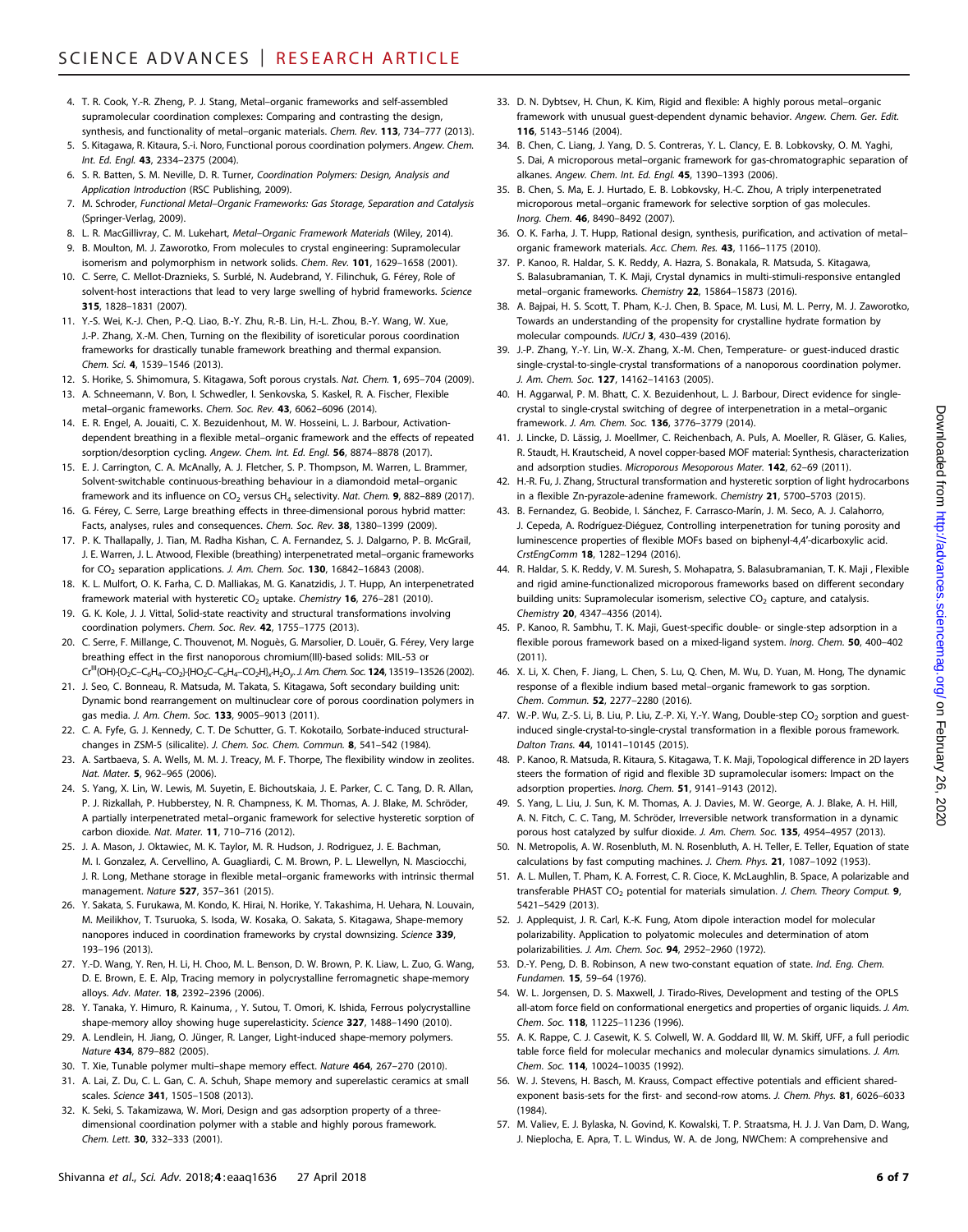scalable open-source solution for large scale molecular simulations. Comput. Phys. Commun. 181, 1477–1489 (2010).

- 58. L. E. Chirlian, M. M. Francl, Atomic charges derived from electrostatic potentials: A detailed study. J. Comput. Chem. 8, 894–905 (1987).
- 59. P. Th. van Duijnen, M. Swart, Molecular and atomic polarizabilities: Thole's model revisited. J. Phys. Chem. A 102, 2399–2407 (1998).
- 60. K. A. Forrest, T. Pham, A. Hogan, K. McLaughlin, B. Tudor, P. Nugent, S. D. Burd, A. Mullen, C. R. Cioce, L. Wojtas, M. J. Zaworotko, B. Space, Computational studies of  $CO_2$  sorption and separation in an ultramicroporous metal-organic material. J. Phys. Chem. C 117, 17687–17698 (2013).
- 61. G. Kresse, J. Furthmüller, Efficient iterative schemes for ab initio total-energy calculations using a plane-wave basis set. Phys. Rev. B 54, 11169-11186 (1996).
- 62. G. Kresse, D. Joubert, From ultrasoft pseudopotentials to the projector augmented-wave method. Phys. Rev. B 59, 1758–1775 (1999).

Acknowledgments: Coincident PXRD/adsorption measurements were performed in Kyoto University. Funding: This work was supported by the Science Foundation Ireland (award 13/RP/B2549). B.S. acknowledges the NSF (award no. CHE-1152362), including support from the Major Research Instrumentation Program (award no. CHE-1531590), the computational resources that were made available by a XSEDE Grant (no. TG-DMR090028), and the use of the services provided by Research Computing at the University of South Florida. N.H. and S. Kitagawa acknowledge the financial support of KAKENHI, Grant-in-Aid for Specially Promoted Research (no. 25000007) from the Japan Society of the Promotion of

Science. S. Kusaka and S. Kitagawa thank JST ACCEL, Japan (grant no. JPMJAC1302). Author contributions: M.J.Z. and M.S. conceived the experiments and designed the study. M.S. conducted the material synthesis and measurements. M.S. and Q.-Y.Y. characterized the phases reported herein (SCXRD, PXRD, and low- and high-pressure gas sorption). A.B. developed the synthetic method to prepare L1. S.S., N.H., and S. Kusaka conducted the in situ coincidence PXRD measurements. T.P., K.A.F., and B.S. conducted the modeling experiments. M.J.Z., S. Kitagawa, Q.-Y.Y., A.B., and M.S. wrote the manuscript. All authors contributed to the interpretation of the data and discussion. Competing interests: The authors declare that they have no competing interests. Data materials and availability: All data needed to evaluate the conclusions in the paper are present in the paper and/or the Supplementary Materials. Crystallographic data for this manuscript have been deposited at the Cambridge Crystallographic Data Centre under deposition numbers CCDC 1565491 and 1565493. Additional data related to this paper may be requested from M.J.Z. (Michael.Zaworotko@ul.ie).

Submitted 18 October 2017 Accepted 12 March 2018 Published 27 April 2018 10.1126/sciadv.aaq1636

Citation: M. Shivanna, Q.-Y. Yang, A. Bajpai, S. Sen, N. Hosono, S. Kusaka, T. Pham, K. A. Forrest, B. Space, S. Kitagawa, M. J. Zaworotko, Readily accessible shape-memory effect in a porous interpenetrated coordination network. Sci. Adv. 4, eaaq1636 (2018).